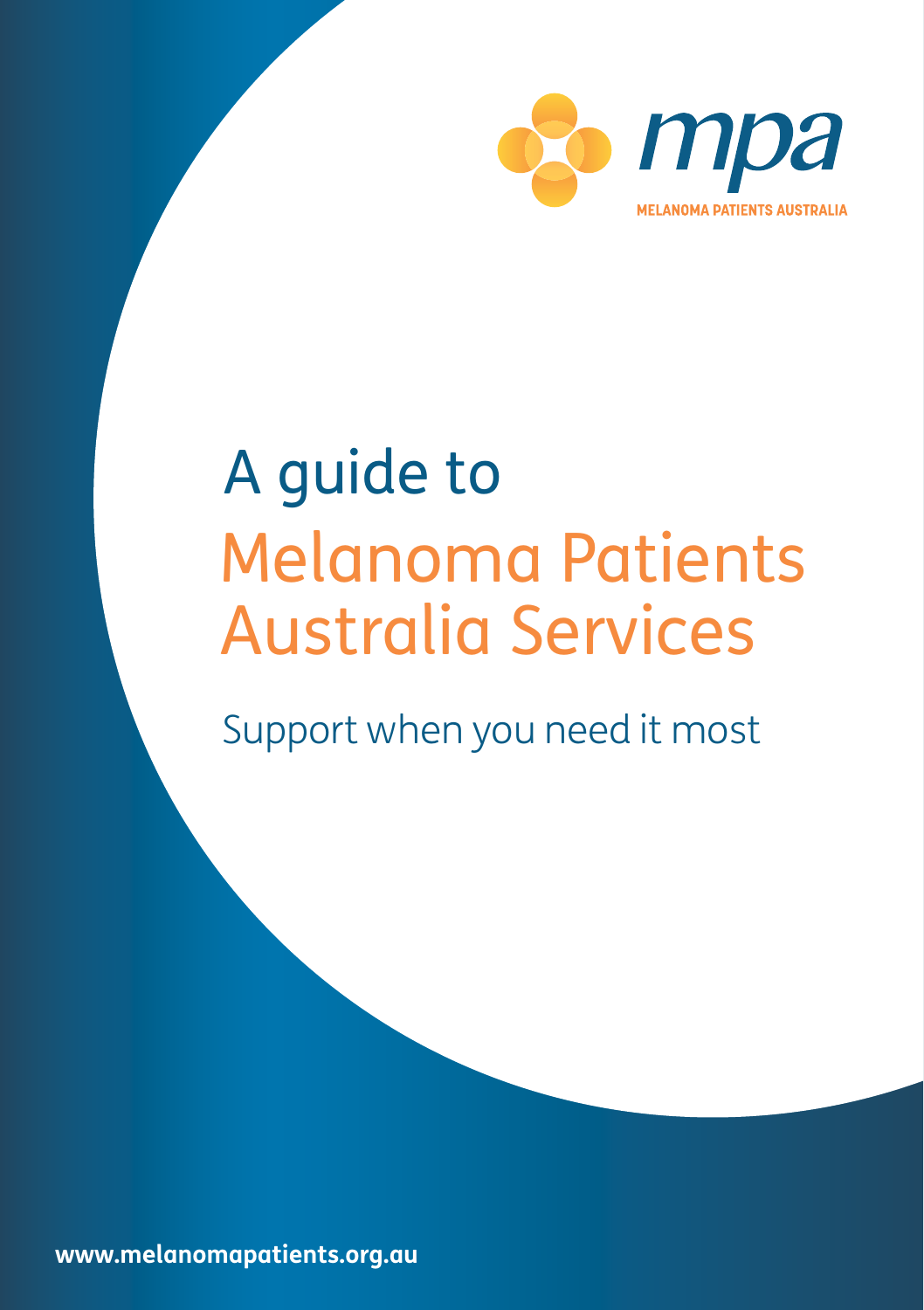Over recent years we have found that a large proportion of people that contact MPA are looking for emotional support, information and connections with others who are personally impacted by melanoma. We are working hard to ensure those needs are met through a variety of service and support options.

## Telephone Support

MPA offers **Emotional Support, Information and Connections** via telephone to people affected by melanoma.

The initial shock of a melanoma diagnosis or recurrence can be overwhelming. You may wish to speak freely with a person who understands your situation and is experienced in providing compassionate emotional support. You may feel confused, frightened or anxious. Talking about life and death, grief and loss concerns can be confronting, so having someone you can be open with may bring some peace.

Contact and support can continue for as long as support is required. You will feel safe, supported and reassured as you face an extremely difficult life crisis.

In collaboration with Cancer Council NSW (CCNSW) MPA will continue to provide **Telephone Support Group (TSG) Sessions for those with Metastatic Melanoma**. The group meets twice a month on the 2nd and 4th Wednesday for an hour each session. This TSG is open to anyone in Australia

with metastatic melanoma. The groups are facilitated by two health professionals, one from MPA and one from CCNSW. This service provides another option to overcome the tyrannies of distance, health and mobility whilst still providing a safe place to share feelings, experiences and gather ideas.

Our team has a range of backgrounds, experience and excellent qualifications and cover a wide range of relevant disciplines such as nursing, social work, counselling and lived experience of melanoma. Therefore, providing patients and families with access to a holistic range of knowledge and support.

When you contact MPA we will work with you to answer your questions, provide empathic support and information which is tailored to your needs.

If the MPA Support Team believes that you have a higher-level psycho-social or psychological needs that cannot be met by the MPA team -we will refer you to appropriate services e.g. specialists tailored to your specific requirements.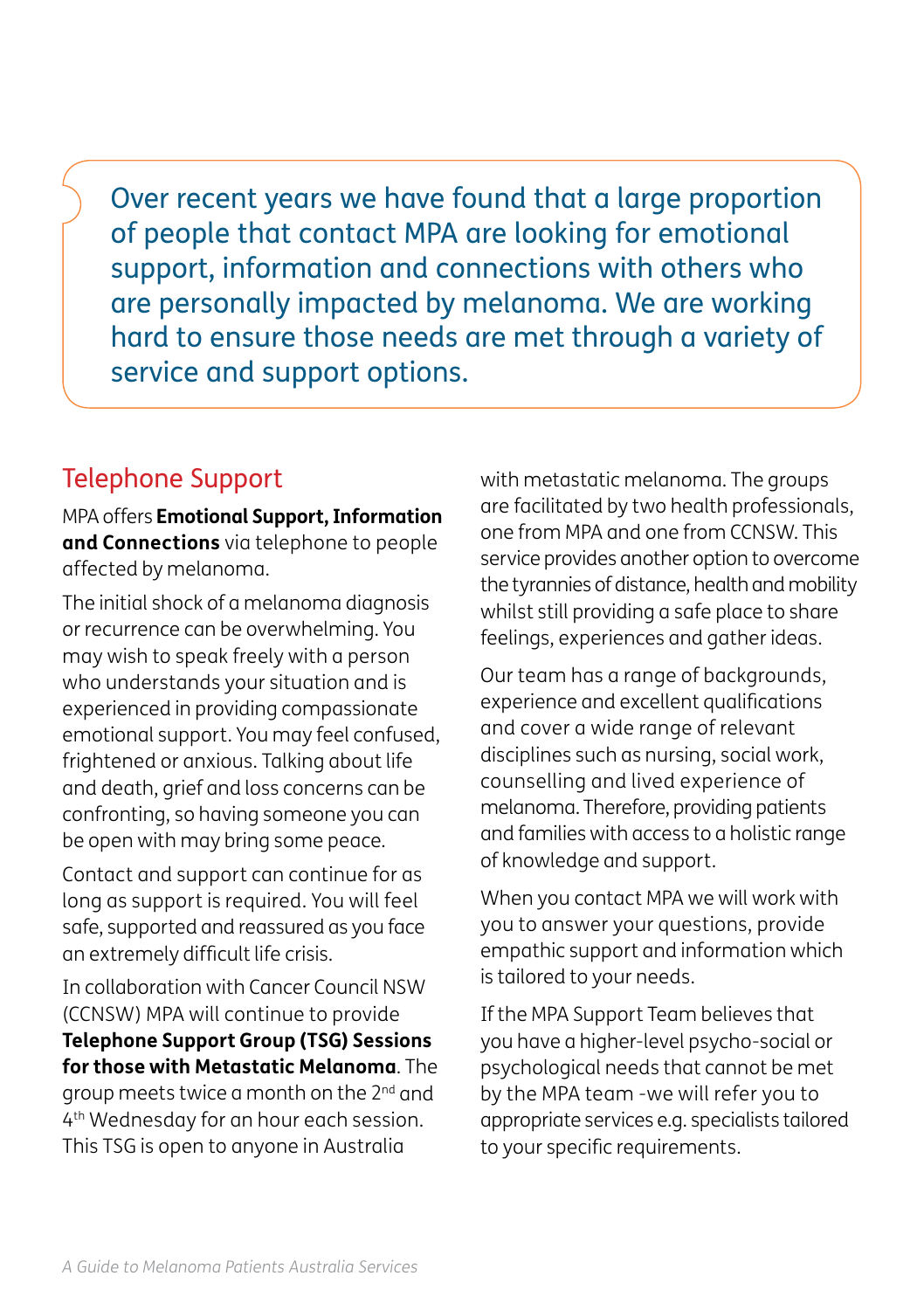

## Support Groups – On-Line

MPA offers the incredibly popular MPA Facebook Support Group. There is an average of 50 requests per month to join the group and members share their personal stories and melanoma insights with each other

MPA has a Facebook support group that will provide you with that safe, private and supportive space without you having to leave your home and is available 24/7. The barriers of distance, time, health and age can be overcome. This is a peer to peer support group, moderated by the MPA Support Team on a regular basis.

Go to the Facebook Page: *Melanoma Patients Australia Closed Support Group* and ask to join. All those impacted by melanoma and living in Australia are welcome.

## Support Groups – Face to Face

MPA groups meet on a regular basis and are unstructured, relaxed get-togethers open to those with melanoma and their family members and friends. These groups offer a safe and understanding environment and provide first hand insights, information and comfort to those attending. All are facilitated by MPA's trained volunteer Support Group Facilitators.

Currently MPA has regular Face to Face Support Groups in: Brisbane, Sunshine Coast, Melbourne, Toowoomba, Gold Coast, Adelaide, Canberra, Mackay, Hunter Region, Townsville and Darwin.

## Peer to Peer Support

We realise how reassuring it is to be able to talk to someone who truly understands what you are going through– who's been through it themselves. MPA can link you to someone who has had a similar experience to yours so you can exchange ideas and share your story. It may be possible to link you with someone of a similar age or who lives in the same area.

## Patient Forums

As the treatment landscape for melanoma is constantly changing and often expert knowledge is difficult to access, MPA provides public information forums at different locations around Australia each year. There are always a variety of topics covered so the events are always well attended. The forums provide the opportunity to make connections as well as offering education on a range of topics related to melanoma.

"Thanks so much for your valuable call. My family rested a little easier last night. What an incredible service your organisation runs. Just fantastic. Much gratitude."

Adam, MPA Member